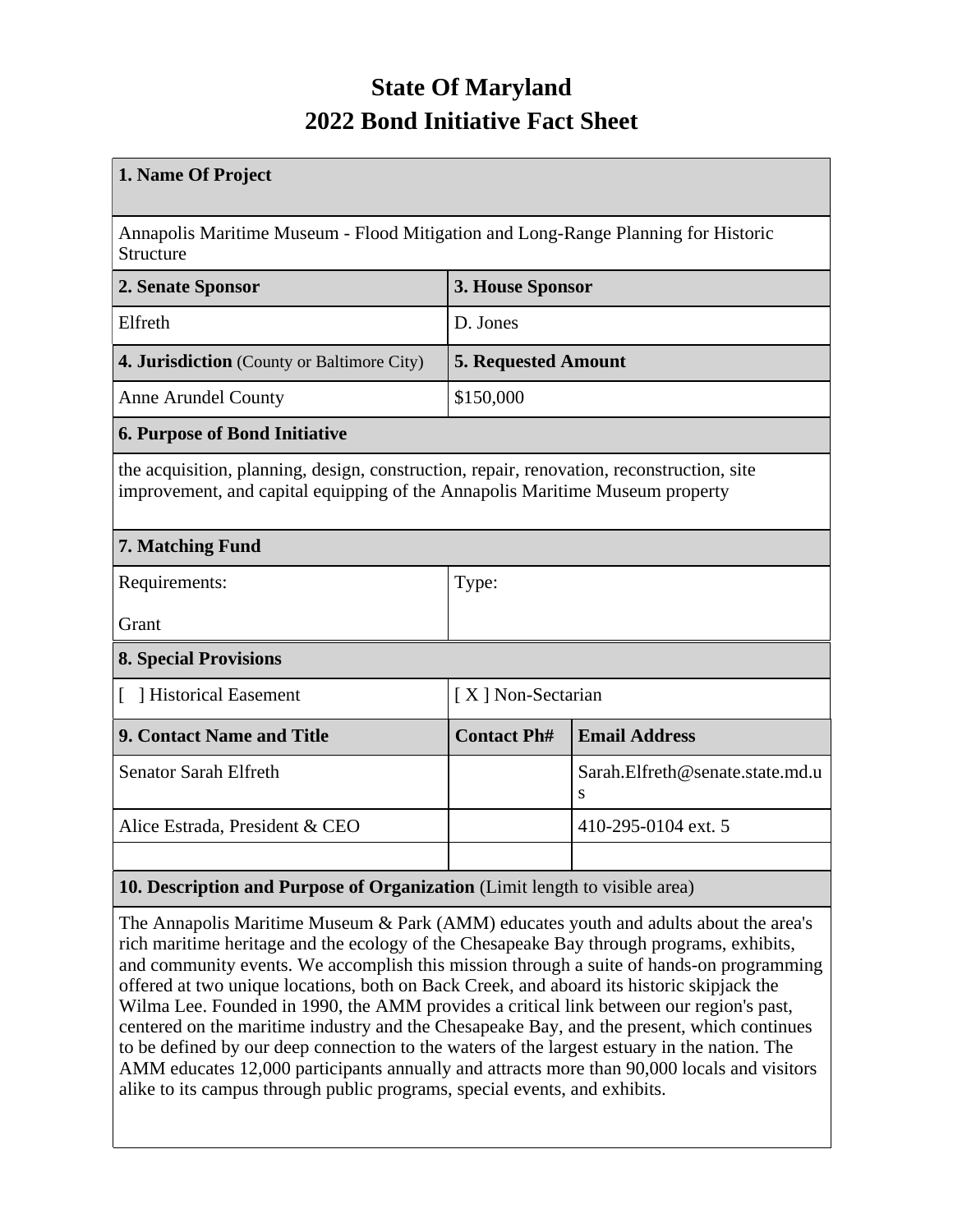## **11. Description and Purpose of Project** (Limit length to visible area)

With funding from the State of Maryland, AMM will plan, design, construct, improve the site, and equip the McNasby Oyster Company building to withstand imminent sea level rise and tidal flooding. This project will achieve two goals: (1) implement immediate corrective and preventative measures for reducing flood damage and (2) develop a comprehensive flood mitigation plan for the historic McNasby structure to protect the maritime cultural resources of the city of Annapolis, Maryland. Funding is sought from the State of Maryland to cover less than 5% of the expenses resulting from the long-term implementation budget for this project. In the most recent large-scale flood event in October 2021, the museum was forced to close to the public for nearly a month for necessary flood recovery. Total losses were over \$150,000.

*Round all amounts to the nearest \$1,000. The totals in Items 12 (Estimated Capital Costs) and 13 (Proposed Funding Sources) must match. The proposed funding sources must not include the value of real property unless an equivalent value is shown under Estimated Capital Costs.*

| <b>12. Estimated Capital Costs</b>                                     |           |  |  |  |  |
|------------------------------------------------------------------------|-----------|--|--|--|--|
| <b>Acquisition</b>                                                     | \$0       |  |  |  |  |
| <b>Design</b>                                                          | \$45,000  |  |  |  |  |
| Construction                                                           | \$15,000  |  |  |  |  |
| Equipment                                                              | \$90,000  |  |  |  |  |
| <b>Total</b>                                                           | \$150,000 |  |  |  |  |
| 13. Proposed Funding Sources - (List all funding sources and amounts.) |           |  |  |  |  |
| State of Maryland Bond Initiative                                      | \$150,000 |  |  |  |  |
|                                                                        |           |  |  |  |  |
|                                                                        |           |  |  |  |  |
|                                                                        |           |  |  |  |  |
|                                                                        |           |  |  |  |  |
|                                                                        |           |  |  |  |  |
|                                                                        |           |  |  |  |  |
|                                                                        |           |  |  |  |  |
|                                                                        |           |  |  |  |  |
|                                                                        |           |  |  |  |  |
|                                                                        |           |  |  |  |  |
| <b>Total</b>                                                           | \$150,000 |  |  |  |  |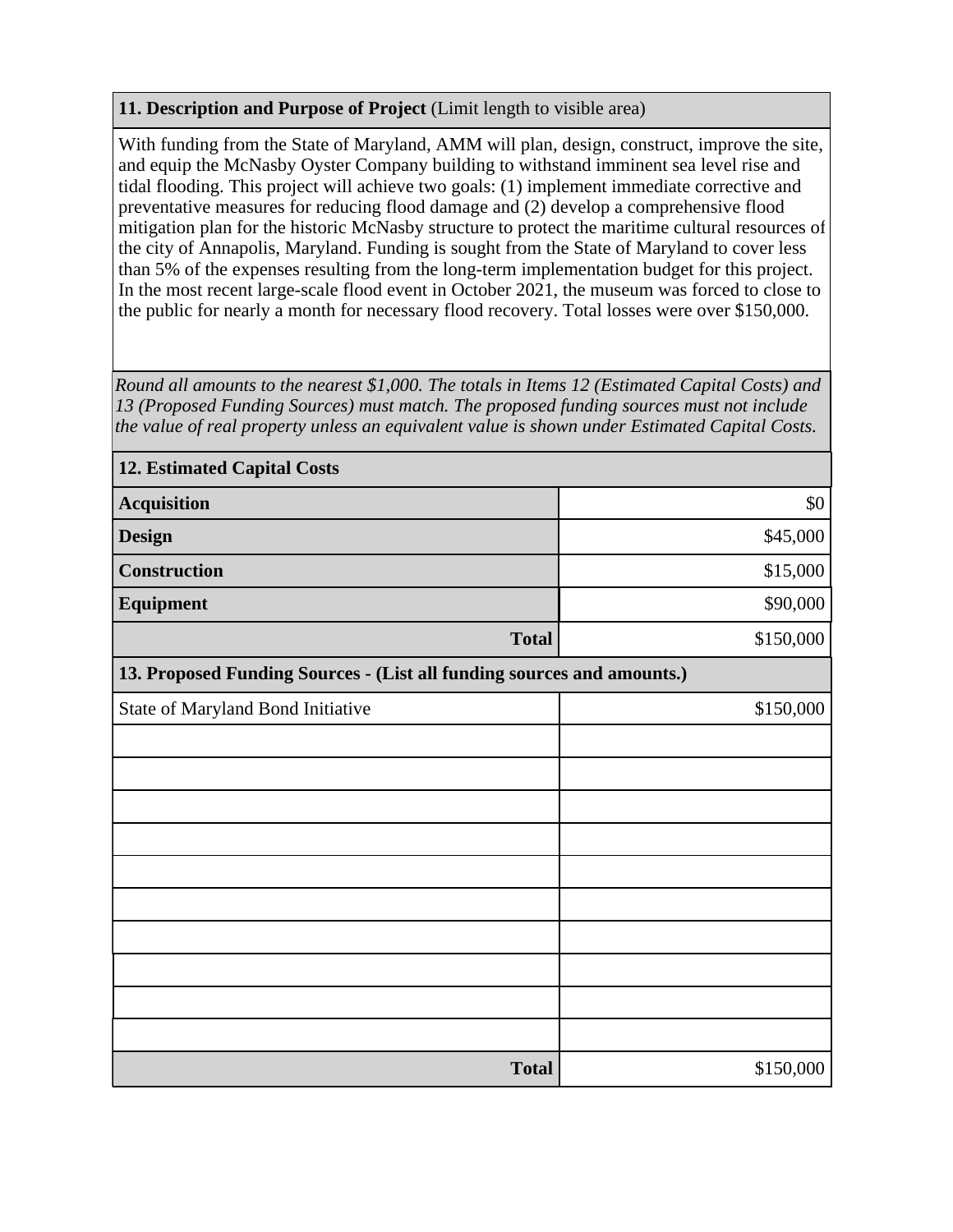| 14. Project Schedule (Enter a date or one of the following in each box. N/A, TBD or Complete) |                                                |                        |                                          |                                                                                  |                           |                                              |         |                                                                                              |  |
|-----------------------------------------------------------------------------------------------|------------------------------------------------|------------------------|------------------------------------------|----------------------------------------------------------------------------------|---------------------------|----------------------------------------------|---------|----------------------------------------------------------------------------------------------|--|
| <b>Begin Design</b>                                                                           |                                                | <b>Complete Design</b> |                                          |                                                                                  |                           | <b>Begin Construction</b>                    |         | <b>Complete Construction</b>                                                                 |  |
| 07/05/2022                                                                                    |                                                |                        | 12/29/2023                               |                                                                                  | 7/5/2022                  |                                              |         | 12/30/2022                                                                                   |  |
| <b>15. Total Private Funds</b><br>and Pledges Raised                                          |                                                |                        |                                          | 16. Current Number of<br><b>People Served Annually at</b><br><b>Project Site</b> |                           |                                              |         | 17. Number of People to be<br><b>Served Annually After the</b><br><b>Project is Complete</b> |  |
|                                                                                               | 90,000                                         |                        |                                          |                                                                                  |                           | 110,000                                      |         |                                                                                              |  |
| 18. Other State Capital Grants to Recipients in the Past 15 Years                             |                                                |                        |                                          |                                                                                  |                           |                                              |         |                                                                                              |  |
| <b>Legislative Session</b>                                                                    |                                                |                        |                                          | <b>Amount</b>                                                                    |                           | <b>Purpose</b>                               |         |                                                                                              |  |
| 2018                                                                                          |                                                |                        |                                          | \$125,000                                                                        |                           | Site improvement of Back Creek Park Campus   |         |                                                                                              |  |
| 2019                                                                                          |                                                |                        |                                          | \$175,000                                                                        | Museum Exhibit renovation |                                              |         |                                                                                              |  |
|                                                                                               |                                                |                        |                                          |                                                                                  |                           |                                              |         |                                                                                              |  |
|                                                                                               |                                                |                        |                                          |                                                                                  |                           |                                              |         |                                                                                              |  |
|                                                                                               | 19. Legal Name and Address of Grantee          |                        |                                          | <b>Project Address (If Different)</b>                                            |                           |                                              |         |                                                                                              |  |
| Annapolis Maritime Museum Inc.<br>P.O. Box 3088<br>723 Second Street<br>Annapolis, MD 21403   |                                                |                        | 723 Second Street<br>Annapolis, MD 21403 |                                                                                  |                           |                                              |         |                                                                                              |  |
| 20. Legislative District in<br>30A - Anne Arundel County<br><b>Which Project is Located</b>   |                                                |                        |                                          |                                                                                  |                           |                                              |         |                                                                                              |  |
|                                                                                               | 21. Legal Status of Grantee (Please Check One) |                        |                                          |                                                                                  |                           |                                              |         |                                                                                              |  |
| <b>Local Govt.</b>                                                                            |                                                |                        | <b>For Profit</b>                        |                                                                                  | <b>Non Profit</b>         |                                              | Federal |                                                                                              |  |
| $\begin{bmatrix} 1 \end{bmatrix}$                                                             |                                                |                        |                                          | $\begin{bmatrix} 1 \end{bmatrix}$                                                |                           | [X]<br>$\lceil \; \rceil$                    |         |                                                                                              |  |
| 22. Grantee Legal Representative                                                              |                                                |                        | 23. If Match Includes Real Property:     |                                                                                  |                           |                                              |         |                                                                                              |  |
| Name:                                                                                         | Alice Estrada                                  |                        |                                          |                                                                                  |                           | <b>Has An Appraisal</b><br><b>Been Done?</b> |         | Yes/No                                                                                       |  |
| <b>Phone:</b>                                                                                 | 410-295-0104 x 5                               |                        |                                          |                                                                                  |                           | N <sub>o</sub>                               |         |                                                                                              |  |
| <b>Address:</b>                                                                               |                                                |                        | If Yes, List Appraisal Dates and Value   |                                                                                  |                           |                                              |         |                                                                                              |  |
| Annapolis Maritime Museum Inc.<br>P.O. Box 3088<br>723 Second Street<br>Annapolis, MD 21403   |                                                |                        |                                          |                                                                                  |                           |                                              |         |                                                                                              |  |
|                                                                                               |                                                |                        |                                          |                                                                                  |                           |                                              |         |                                                                                              |  |
|                                                                                               |                                                |                        |                                          |                                                                                  |                           |                                              |         |                                                                                              |  |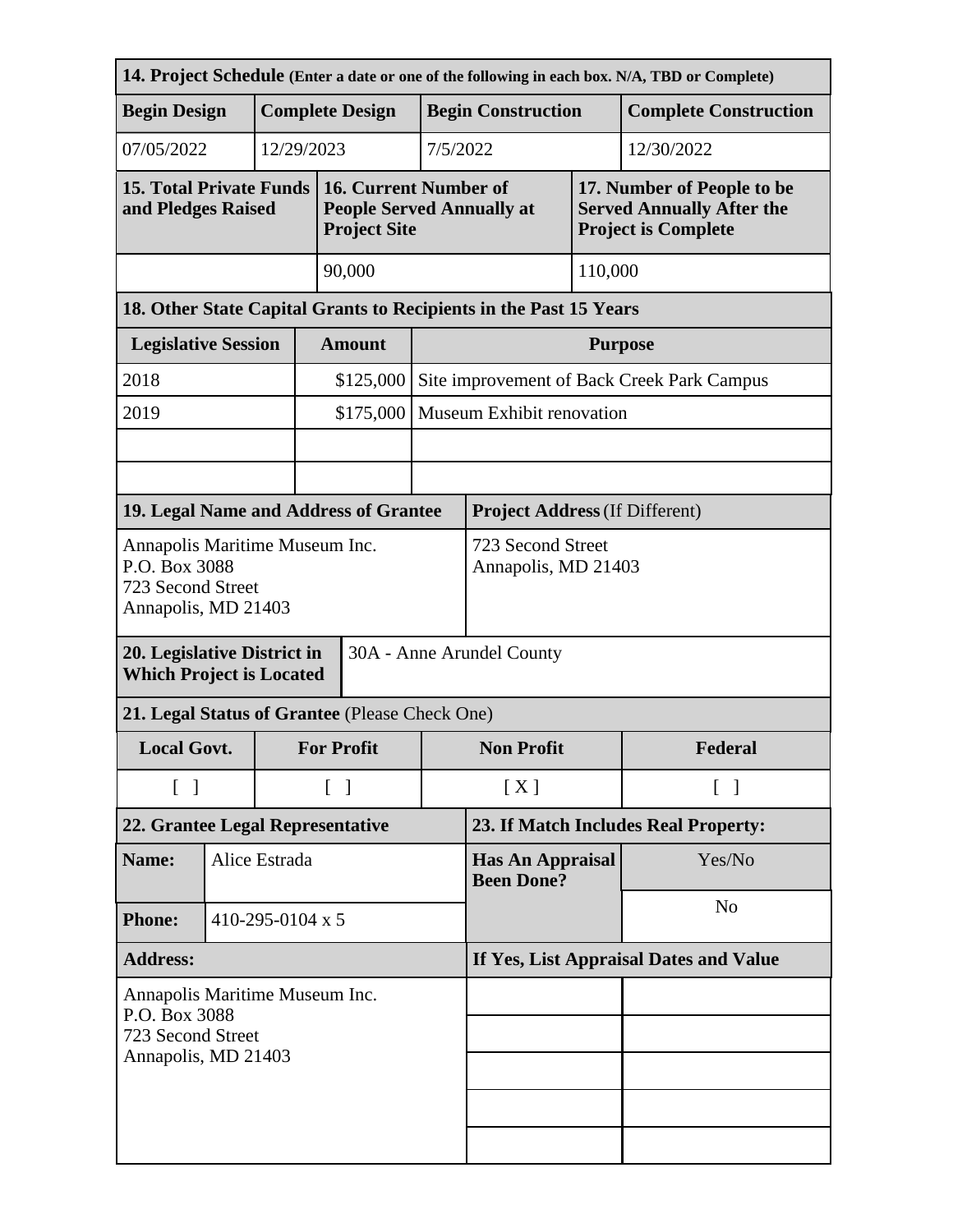| 24. Impact of Project on Staffing and Operating Cost at Project Site                         |                                                                                      |                          |                                                                                 |                                             |         |  |  |
|----------------------------------------------------------------------------------------------|--------------------------------------------------------------------------------------|--------------------------|---------------------------------------------------------------------------------|---------------------------------------------|---------|--|--|
| Current # of<br><b>Employees</b>                                                             | Projected # of<br><b>Employees</b>                                                   |                          | <b>Current Operating</b><br><b>Budget</b>                                       | <b>Projected Operating</b><br><b>Budget</b> |         |  |  |
| 16                                                                                           | 18                                                                                   |                          | 1400000                                                                         |                                             | 1540000 |  |  |
|                                                                                              | 25. Ownership of Property (Info Requested by Treasurer's Office for bond purposes)   |                          |                                                                                 |                                             |         |  |  |
| A. Will the grantee own or lease (pick one) the property to be improved?<br>Lease            |                                                                                      |                          |                                                                                 |                                             |         |  |  |
| B. If owned, does the grantee plan to sell within 15 years?<br>N <sub>o</sub>                |                                                                                      |                          |                                                                                 |                                             |         |  |  |
| C. Does the grantee intend to lease any portion of the property to others?<br>N <sub>o</sub> |                                                                                      |                          |                                                                                 |                                             |         |  |  |
|                                                                                              | D. If property is owned by grantee any space is to be leased, provide the following: |                          |                                                                                 |                                             |         |  |  |
|                                                                                              | <b>Lessee</b>                                                                        | <b>Terms of</b><br>Lease | Cost<br><b>Square</b><br><b>Covered</b><br>Footage<br><b>Leased</b><br>by Lease |                                             |         |  |  |
|                                                                                              |                                                                                      |                          |                                                                                 |                                             |         |  |  |
|                                                                                              |                                                                                      |                          |                                                                                 |                                             |         |  |  |
|                                                                                              |                                                                                      |                          |                                                                                 |                                             |         |  |  |
|                                                                                              |                                                                                      |                          |                                                                                 |                                             |         |  |  |
|                                                                                              |                                                                                      |                          |                                                                                 |                                             |         |  |  |
|                                                                                              |                                                                                      |                          |                                                                                 |                                             |         |  |  |
| E. If property is leased by grantee - Provide the following:                                 |                                                                                      |                          |                                                                                 |                                             |         |  |  |
| <b>Name of Leaser</b>                                                                        |                                                                                      |                          | Length of<br>Lease                                                              | <b>Options to Renew</b>                     |         |  |  |
|                                                                                              | <b>City of Annapolis</b>                                                             | 25 yrs.                  | option to renew for 25 yrs.                                                     |                                             |         |  |  |
|                                                                                              |                                                                                      |                          |                                                                                 |                                             |         |  |  |
|                                                                                              |                                                                                      |                          |                                                                                 |                                             |         |  |  |
|                                                                                              |                                                                                      |                          |                                                                                 |                                             |         |  |  |
|                                                                                              |                                                                                      |                          |                                                                                 |                                             |         |  |  |
|                                                                                              |                                                                                      |                          |                                                                                 |                                             |         |  |  |
| <b>26. Building Square Footage:</b>                                                          |                                                                                      |                          |                                                                                 |                                             |         |  |  |
|                                                                                              | <b>Current Space GSF</b><br>7000                                                     |                          |                                                                                 |                                             |         |  |  |
|                                                                                              | <b>Space to be Renovated GSF</b><br>7000                                             |                          |                                                                                 |                                             |         |  |  |
| <b>New GSF</b>                                                                               |                                                                                      |                          | 7000                                                                            |                                             |         |  |  |